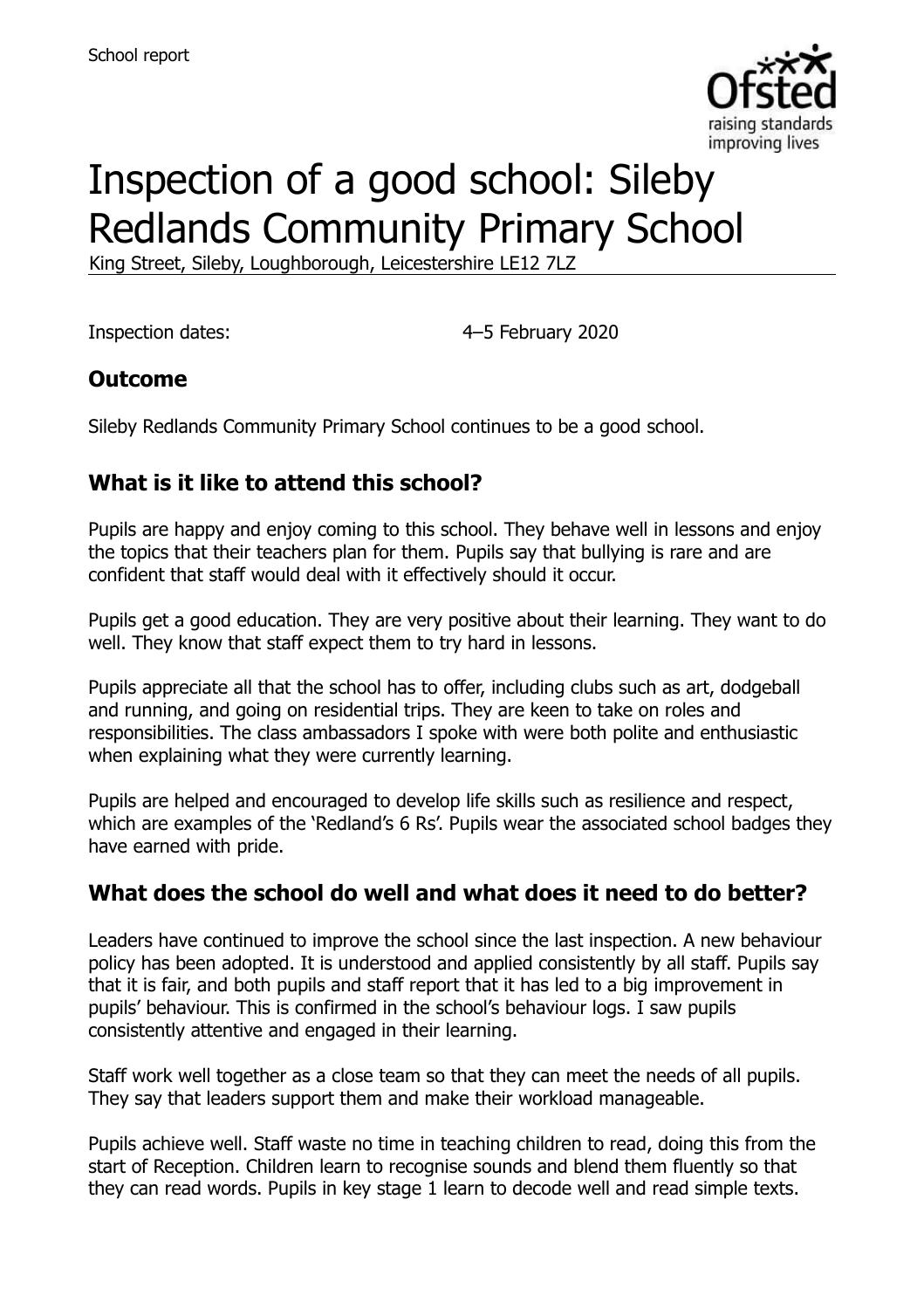

Teachers make sure that the books pupils read match the sounds which they know. Older pupils read longer, more challenging texts. Pupils who need help to catch up in reading are supported well. Leaders want pupils to enjoy reading. They provide lots of opportunities for pupils to read and to develop their vocabulary. Teachers read to all pupils regularly. Leaders have made recent improvements to the reading curriculum. They need to ensure that these are fully embedded across the school.

The mathematics curriculum is strong across the school. Leaders and teachers know the knowledge pupils need to have, and lessons build this over time. Young children quickly develop a strong understanding of numbers. Older pupils are given regular opportunities to practise basic arithmetic and to learn their multiplication tables. Pupils tackle lots of problem solving which allows them to use their mathematical skills well. Pupils said that they feel challenged and that they are given help when they find something difficult.

Science is taught through cross-curricular themes, and its ambition matches that of the national curriculum. For example, in Year 4, pupils prepare presentations of how the digestive system works, showing good understanding about teeth and the oesophagus. However, the subject is not planned as effectively as it could be. Lessons are not always delivered in sequences that teach pupils the knowledge they need at the right points. This risks pupils not being able to build on what they have learned before.

Leaders have provided training for teachers to increase their subject knowledge and expertise. Leaders have made good progress in designing a broad and interesting curriculum which pupils enjoy. Pupils' recorded work is detailed and well presented.

Teachers ensure that pupils with special educational needs and/or disabilities (SEND) are supported well in lessons. Time is spent with pupils who need additional support to ensure that they keep up. As a result, pupils with SEND achieve well. Leaders make sure that all pupils can take part in all the activities on offer.

Pupils learn about faiths and cultures that are different to their own. They become class ambassadors. They enjoy taking part in the clubs available to them. They are particularly enthusiastic about the chance to attend several residential visits over different school years.

#### **Safeguarding**

The arrangements for safeguarding are effective.

Staff understand their responsibilities to safeguard and care for pupils. Staff receive regular training and are vigilant. Leaders are quick to act on any concerns they receive. They make timely referrals for early help and are tenacious in seeking the right support for pupils. They work well with external agencies and families. Detailed checks take place to make sure that staff and visitors are suitable to work with children.

Pupils are taught to keep safe in a range of situations, including when using the internet or social media. Pupils report they feel safe in school.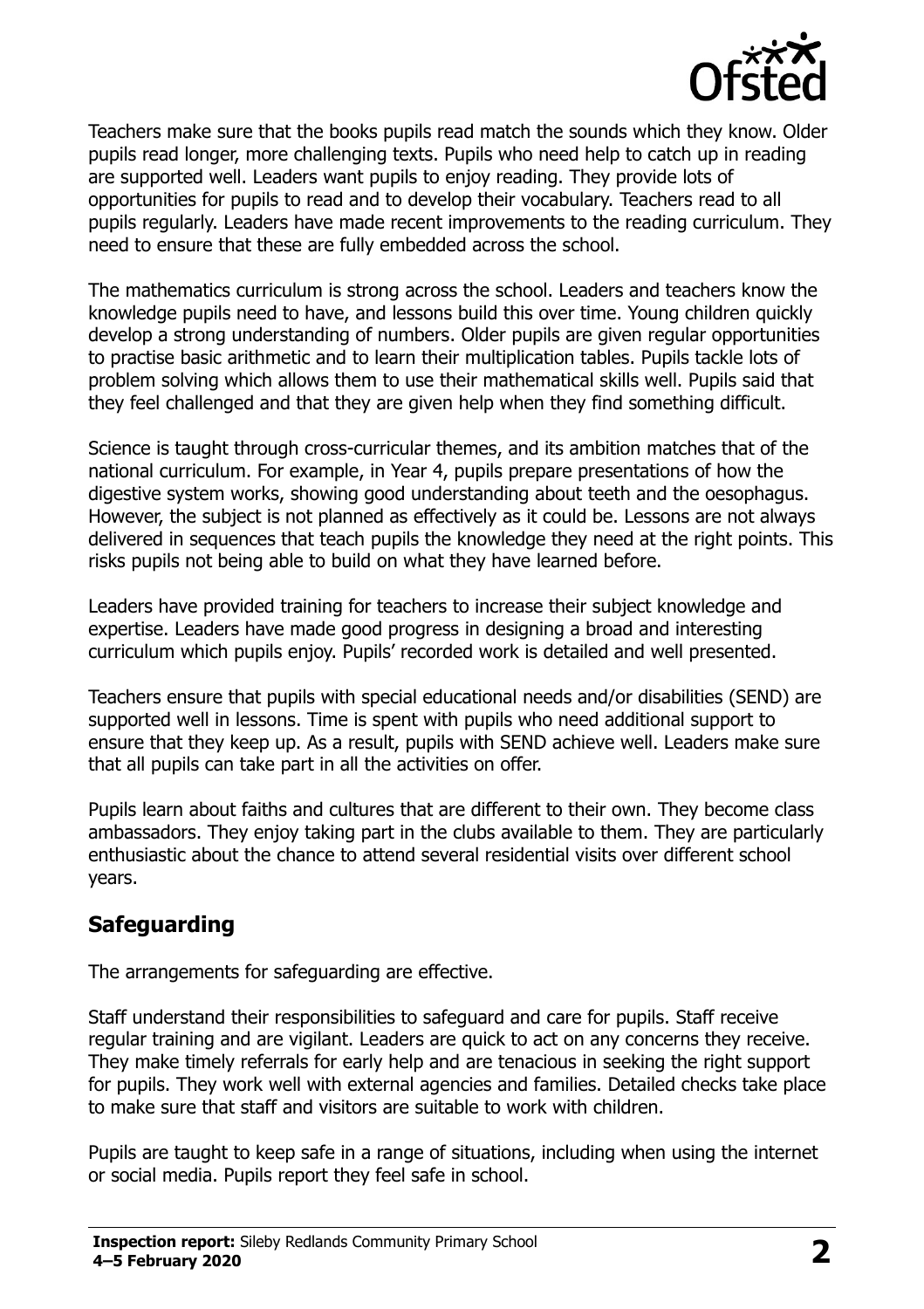

## **What does the school need to do to improve?**

## **(Information for the school and appropriate authority)**

- The revised curriculum for reading is ensuring that current pupils are achieving well, but the adjustments leaders have made are relatively recent. Leaders should check that the curriculum is securely and consistently embedded in all classes so that pupils continue to gain the knowledge and skills they need.
- The science curriculum is not consistently planned in sequences that build explicitly on what has been previously taught. This risks pupils not knowing and remembering all they need to. Leaders should make sure that lessons are structured so that they deliver and build the necessary knowledge for future learning.

#### **Background**

When we have judged a school to be good we will then normally go into the school about once every four years to confirm that the school remains good. This is called a section 8 inspection of a good school or non-exempt outstanding school. We do not give graded judgements on a section 8 inspection. However, if we find some evidence that the school could now be better than good or that standards may be declining, then the next inspection will be a section 5 inspection. Usually this is within one to two years of the date of the section 8 inspection. If we have serious concerns about safeguarding, behaviour or the quality of education, we will convert the section 8 inspection to a section 5 inspection immediately.

This is the first section 8 inspection since we judged Sileby Redlands Community Primary School to be good on 19–20 April 2016.

#### **How can I feed back my views?**

You can use [Ofsted Parent View](https://parentview.ofsted.gov.uk/) to give Ofsted your opinion on your child's school, or to find out what other parents and carers think. We use Ofsted Parent View information when deciding which schools to inspect, when to inspect them and as part of their inspection.

The Department for Education has further quidance on how to complain about a school.

If you are the school and you are not happy with the inspection or the report, you can [complain to Ofsted.](https://www.gov.uk/complain-ofsted-report)

#### **Further information**

You can search for [published performance information](http://www.compare-school-performance.service.gov.uk/) about the school.

In the report, '[disadvantaged pupils](http://www.gov.uk/guidance/pupil-premium-information-for-schools-and-alternative-provision-settings)' refers to those pupils who attract government pupil premium funding: pupils claiming free school meals at any point in the last six years and pupils in care or who left care through adoption or another formal route.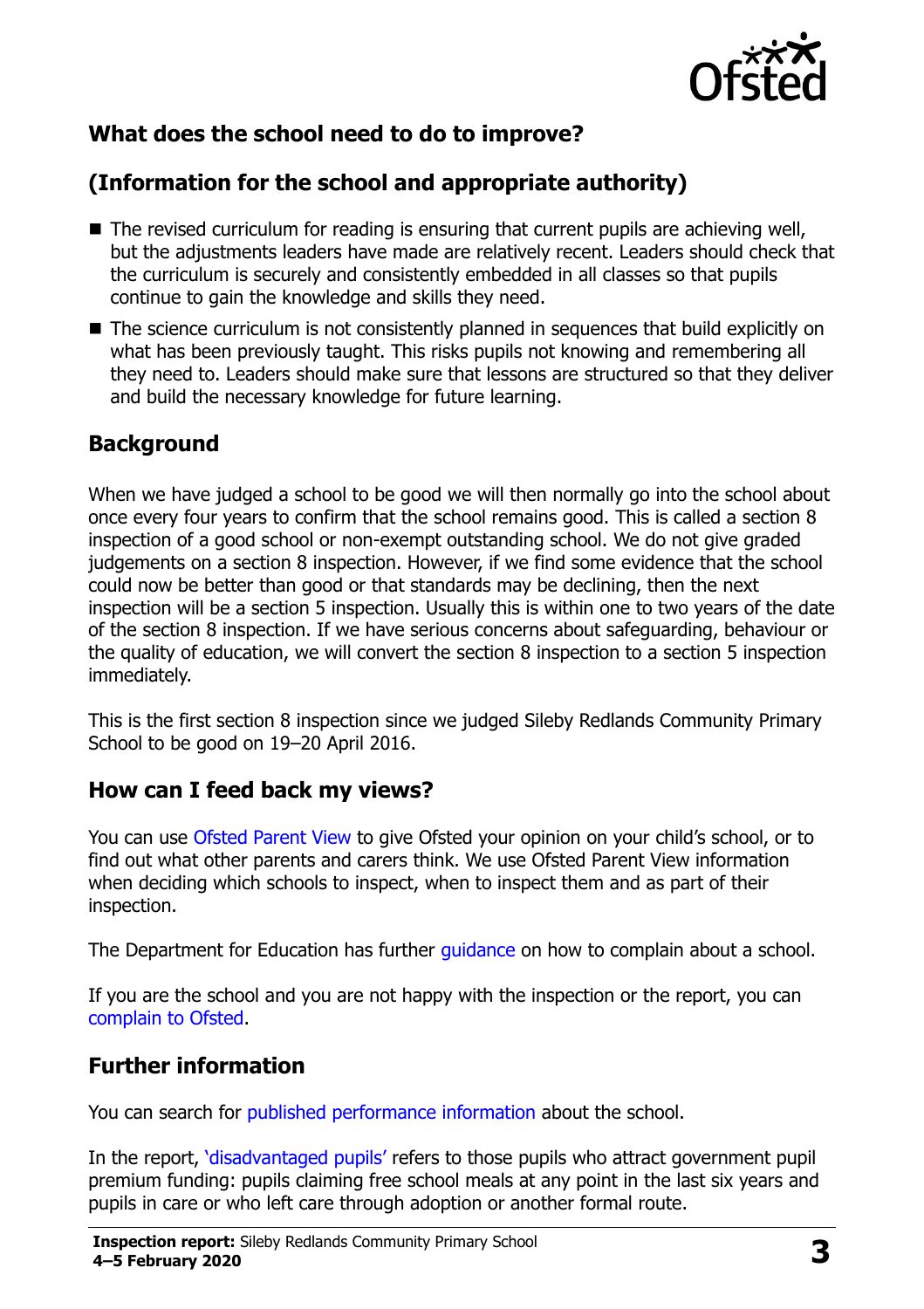

#### **School details**

| Unique reference number             | 140101              |
|-------------------------------------|---------------------|
| <b>Local authority</b>              | Leicestershire      |
| <b>Inspection number</b>            | 10121255            |
| <b>Type of school</b>               | Primary             |
| <b>School category</b>              | Academy community   |
| Age range of pupils                 | 4 to 11             |
| <b>Gender of pupils</b>             | Mixed               |
| Number of pupils on the school roll | 362                 |
| <b>Appropriate authority</b>        | Board of trustees   |
| <b>Chair of trust</b>               | David Williams      |
| <b>Headteacher</b>                  | Michelle Tobin      |
| Website                             | www.redlands.org.uk |
| Date of previous inspection         | 19-20 April 2016    |

### **Information about this school**

■ The school is a member of the Discovery Schools Academy Trust.

#### **Information about this inspection**

- In order to judge whether the school continues to be good, I focused the inspection on specific subjects of the curriculum. I did deep dives in reading, mathematics and science. This involved meeting with senior and subject leaders, scrutinising curriculum planning, and visiting lessons where pupils were learning these subjects. I met pupils from the lessons and looked at their work in these and in other subjects. I met with teachers about the curriculum they were delivering. I heard pupils read books.
- In addition, I spoke with members of the advisory board, and met pupils and parents. I considered responses to Ofsted Parent View, and the responses from the Ofsted staff questionnaire.
- In order to judge the effectiveness of safeguarding, I read the school's relevant policies, scrutinised the single central record, checked the school's procedures for the safe recruitment of staff and interviewed the designated lead for safeguarding. I also spoke with staff to check details of their safeguarding knowledge and training, that they understood the importance of their responsibility to report any safeguarding concerns without delay, and whether they knew the procedure to do this. I checked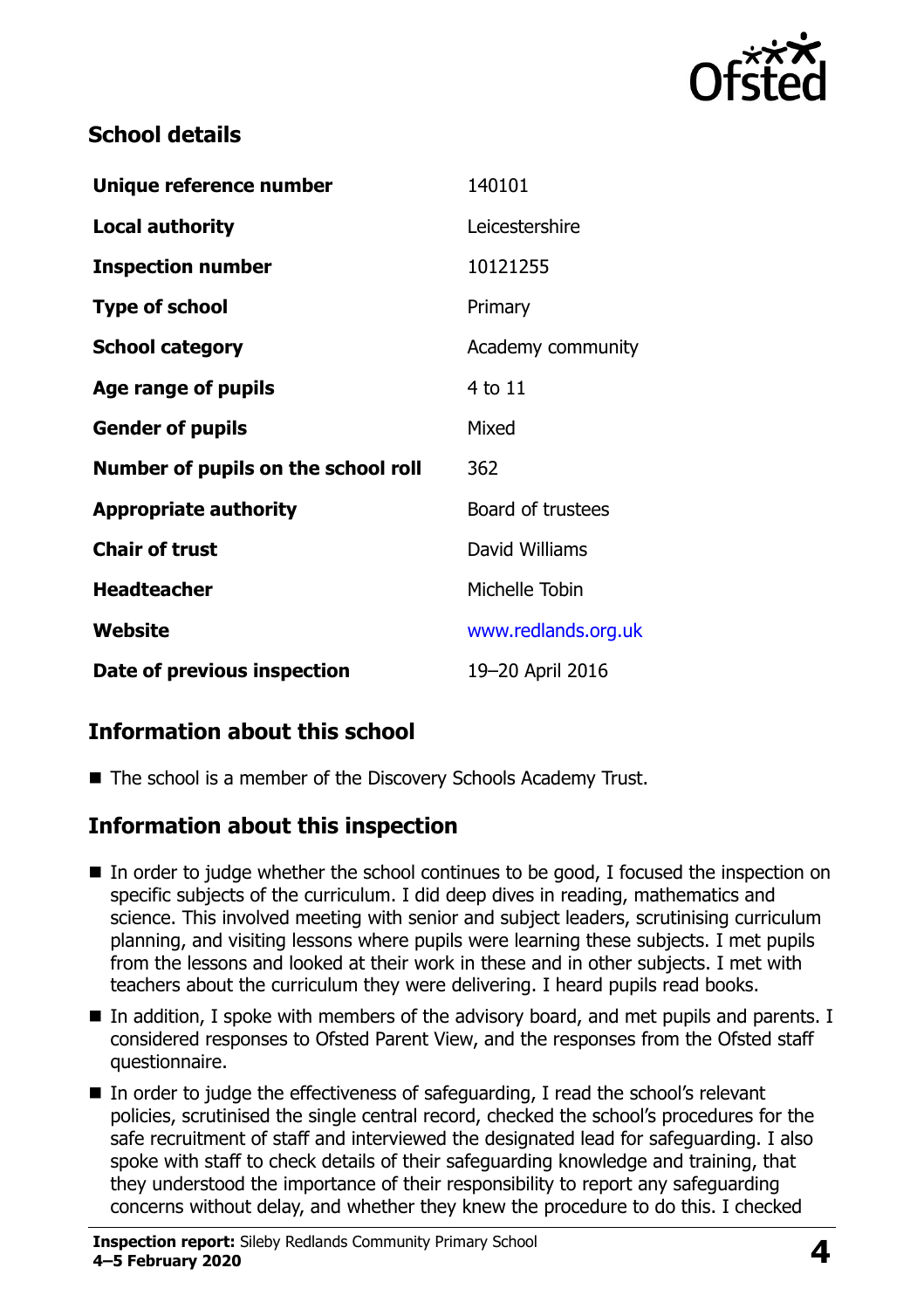

samples of safeguarding records and spoke with parents about their child's safety at the school.

#### **Inspection team**

John Savage, lead inspector **Ofsted Inspector**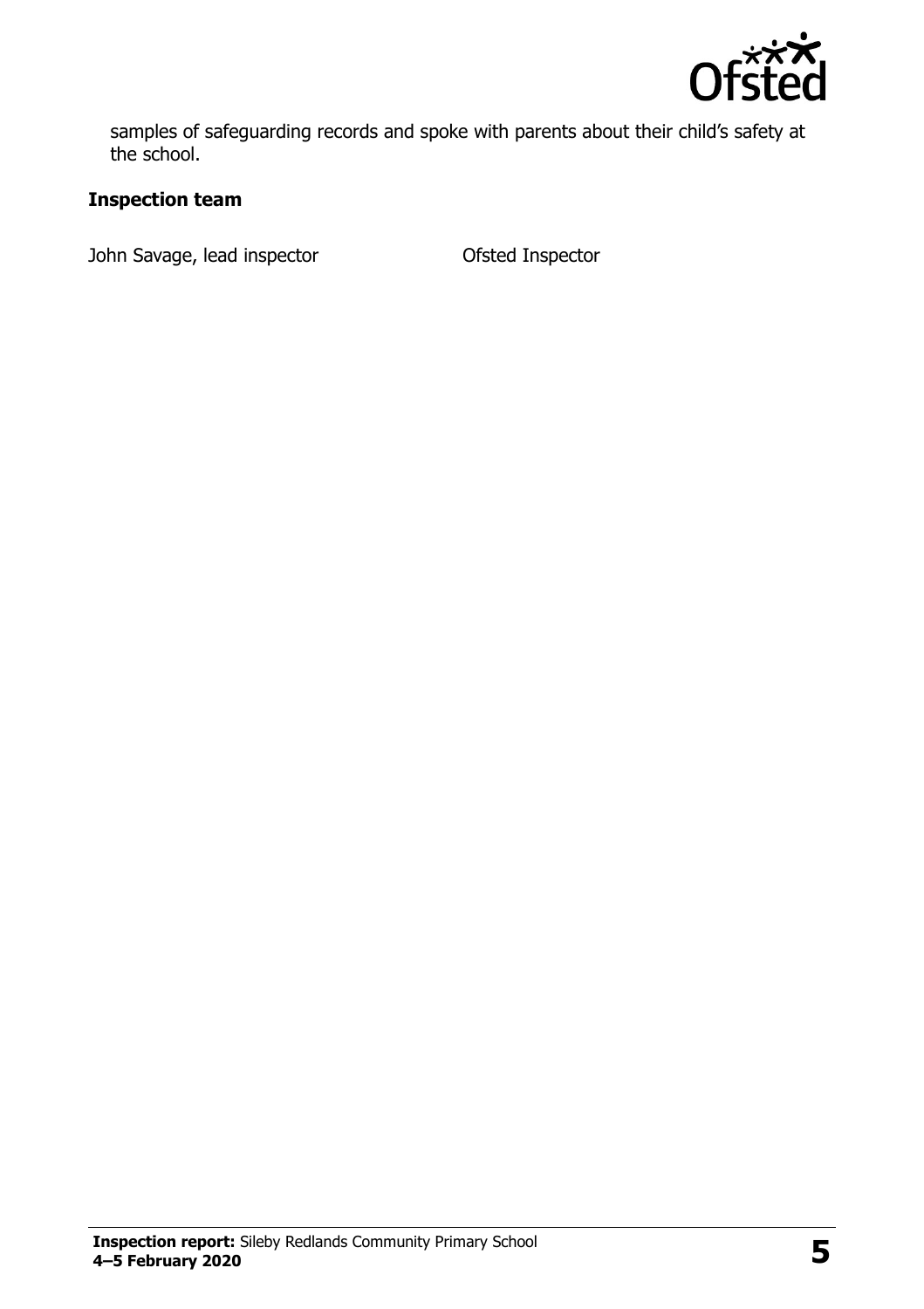

The Office for Standards in Education, Children's Services and Skills (Ofsted) regulates and inspects to achieve excellence in the care of children and young people, and in education and skills for learners of all ages. It regulates and inspects childcare and children's social care, and inspects the Children and Family Court Advisory and Support Service (Cafcass), schools, colleges, initial teacher training, further education and skills, adult and community learning, and education and training in prisons and other secure establishments. It assesses council children's services, and inspects services for children looked after, safeguarding and child protection.

If you would like a copy of this document in a different format, such as large print or Braille, please telephone 0300 123 1231, or email [enquiries@ofsted.gov.uk.](mailto:enquiries@ofsted.gov.uk)

You may reuse this information (not including logos) free of charge in any format or medium, under the terms of the Open Government Licence. To view this licence, visit [www.nationalarchives.gov.uk/doc/open-government-licence/,](http://www.nationalarchives.gov.uk/doc/open-government-licence/) write to the Information Policy Team, The National Archives, Kew, London TW9 4DU, or email: [psi@nationalarchives.gsi.gov.uk.](mailto:psi@nationalarchives.gsi.gov.uk)

This publication is available at [http://reports.ofsted.gov.uk/.](http://reports.ofsted.gov.uk/)

Interested in our work? You can subscribe to our monthly newsletter for more information and updates: [http://eepurl.com/iTrDn.](http://eepurl.com/iTrDn)

Piccadilly Gate Store Street Manchester M1 2WD

T: 0300 123 1231 Textphone: 0161 618 8524 E: [enquiries@ofsted.gov.uk](mailto:enquiries@ofsted.gov.uk) W: [www.gov.uk/ofsted](http://www.gov.uk/ofsted)

© Crown copyright 2020